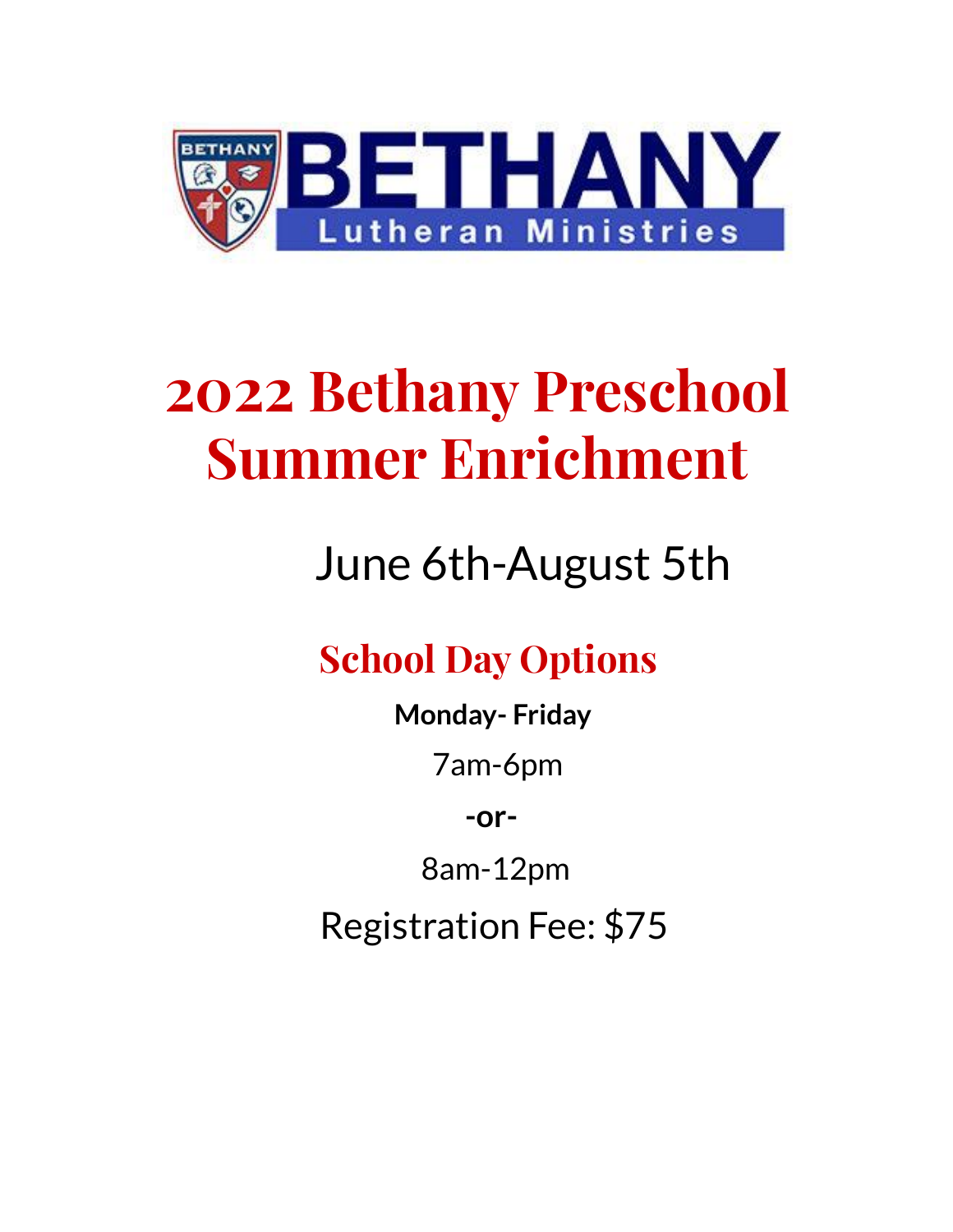### **WEEKLY THEMES**

#### **Week 1: June 6th-10th**

"Growing with Jesus"



**Week 2: June 13th-17th**

"Jesus is my Superhero"



**Week 3: June 20th-24th**

"Outer Space"



#### **Week 4: June 27th-July 1st**

"God Bless America"



#### **Week 5: July 5th-8th (No School on July 4th)**

"Camping out in God's World"

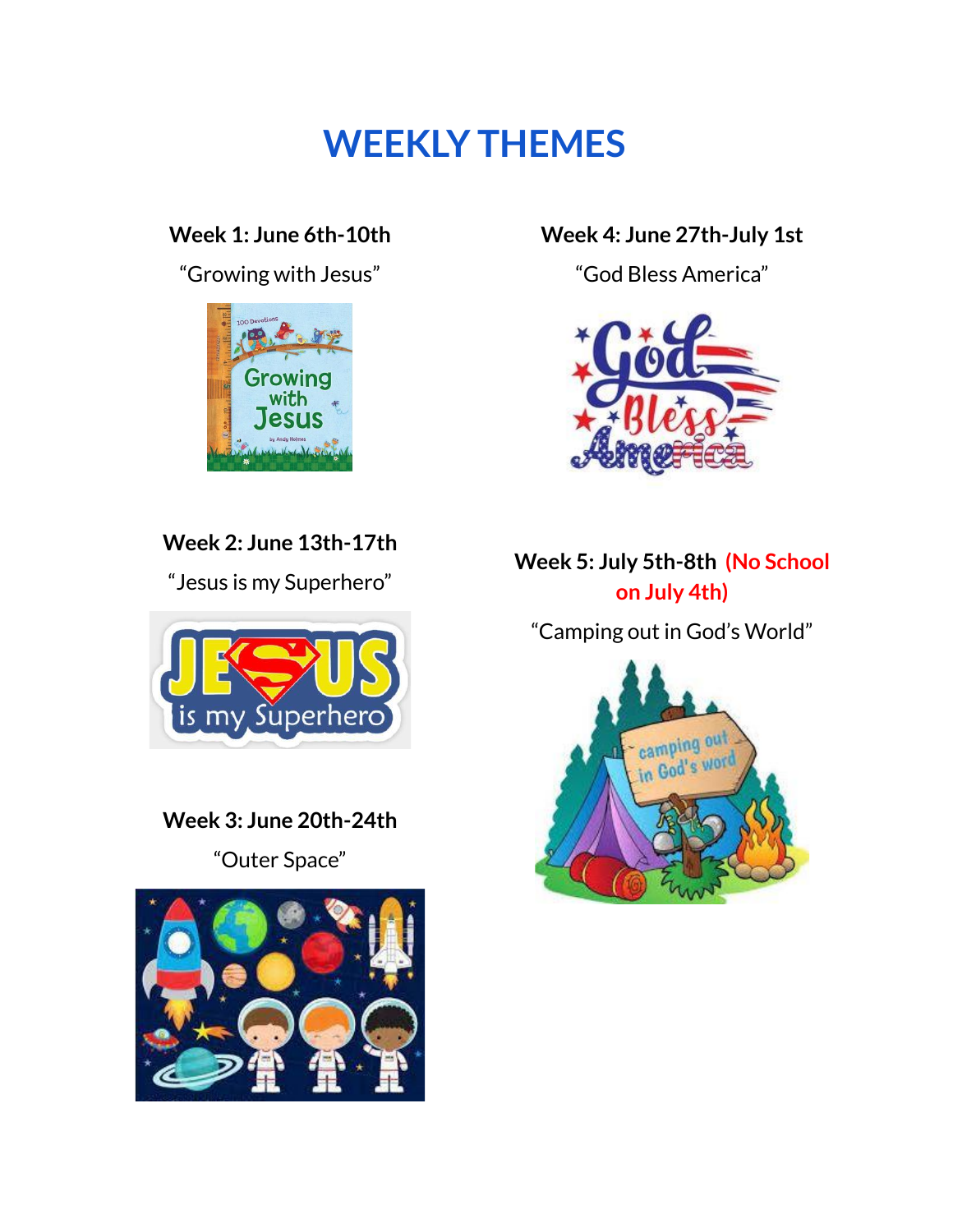#### **Week 6: July 11th-15th**

"Under the Sea"



#### **Week 8: July 25th-29th**

"Pirates & Princesses"



**Week 7: July 18th-22nd**

"Dinosaurs"



**Week 9: August 1st-5th**

"Extreme Art"

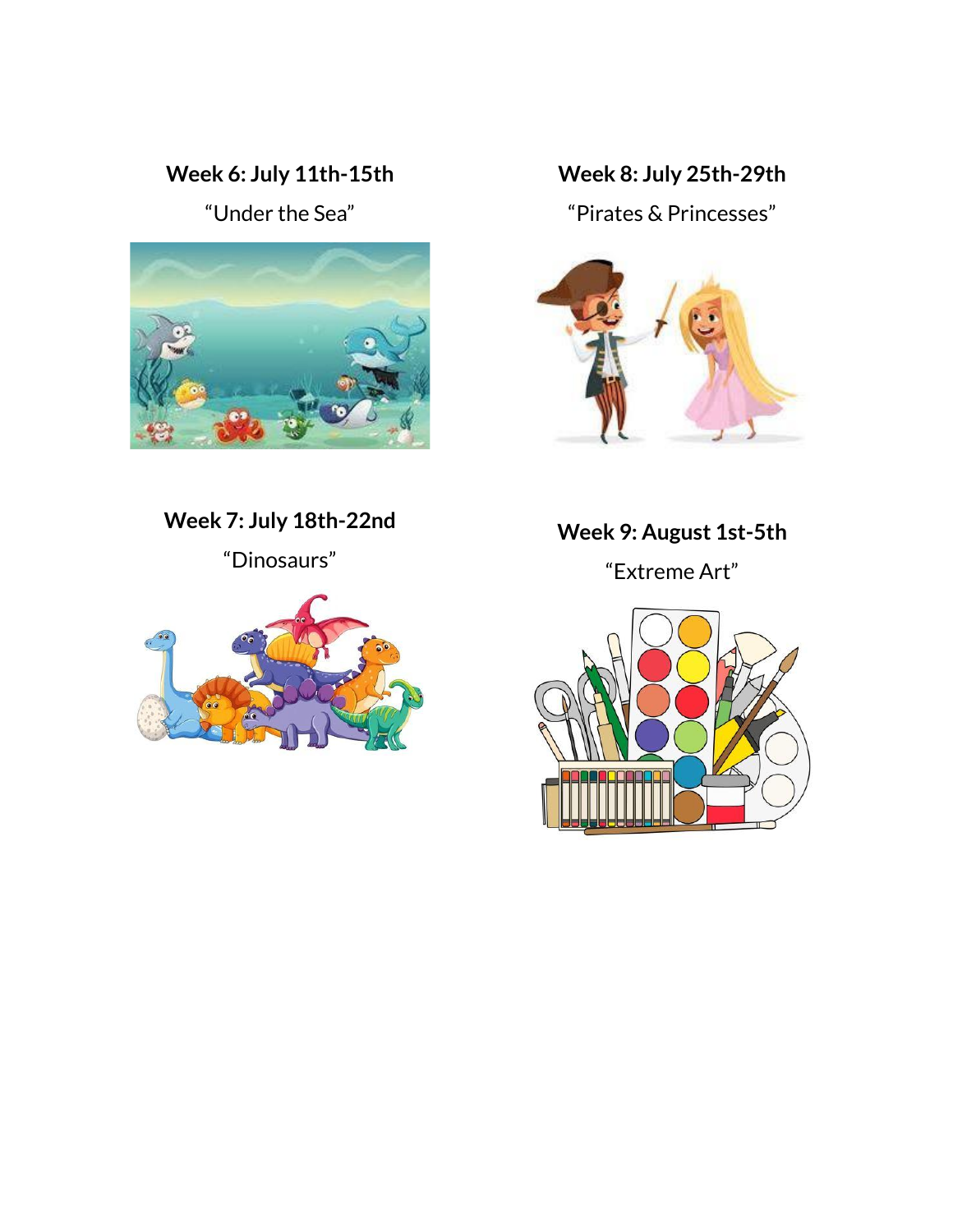### **Financial Information**

- **1**. School accounts for the 2021-2022 school year must be paid in full before beginning any summer program.
	- **2**. Payments for the Summer program must be made through your TADS account on the 5th of each month.
	- **3**. Late fees of \$35 are assessed for payments not received by the due date.

**4**. After hours fees for students who remain on campus after their program pickup time will be \$5.00 for every 5 minutes or portion thereof.

**5**. Tuition will not be prorated due to absence or late entry.

#### **I/WE HAVE READ AND UNDERSTAND THE AFOREMENTIONED CONTRACT FOR PAYMENT AND AGREE TO COMPLY. I/WE ALSO AGREE THAT WE ARE PERSONALLY RESPONSIBLE FOR ALL FINANCIAL OBLIGATIONS INCURRED AS A RESULT OF THIS ENROLLMENT.**

**I/We, agree to be financially responsible for paying the program tuition and all fees.**

|  | Signature: | <b>Date:</b> | <b>Signature</b> | <b>Date:</b> |
|--|------------|--------------|------------------|--------------|
|--|------------|--------------|------------------|--------------|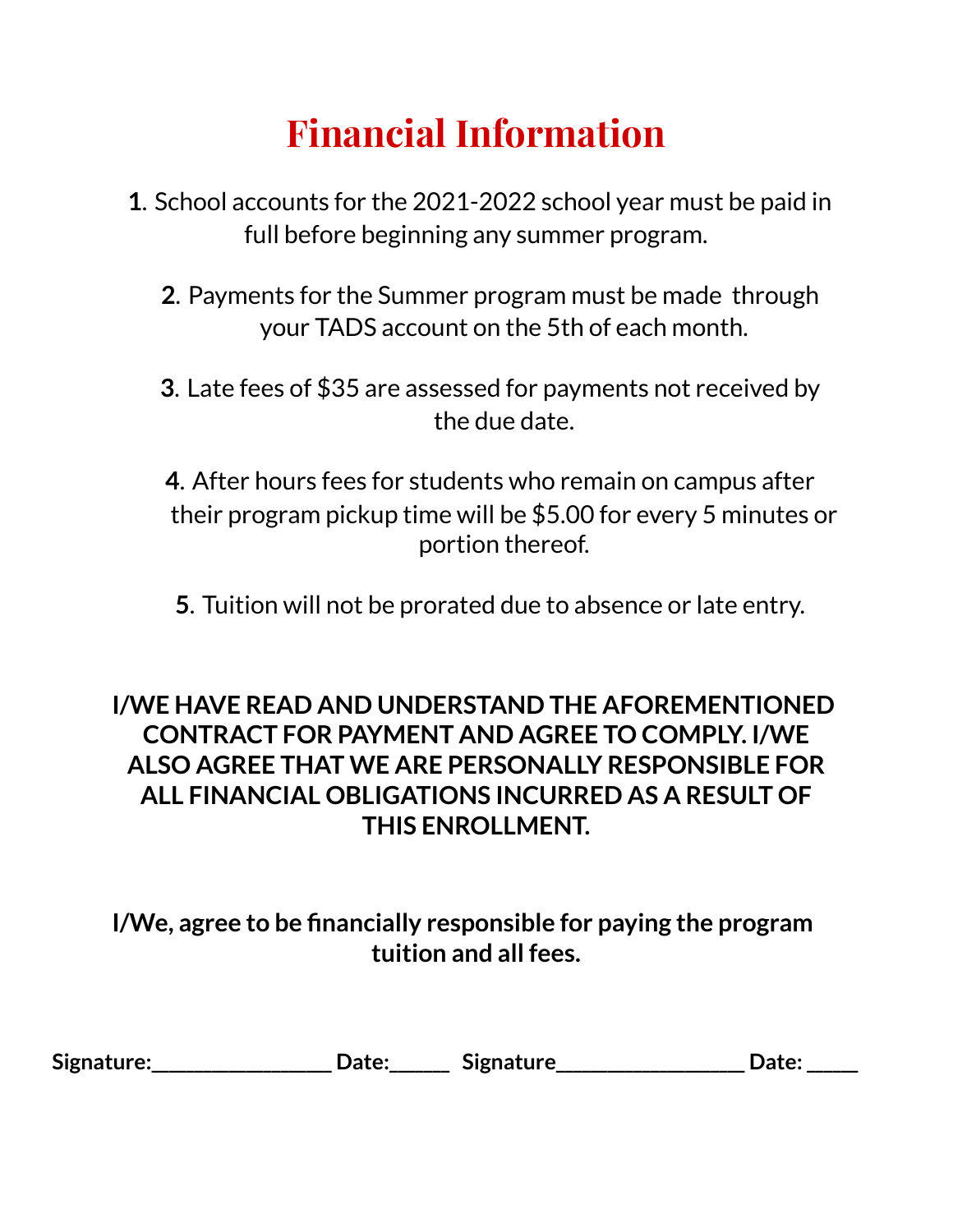### **Session Choices**

**Please circle the time slotfor each week you would like to attend and fill outthe price for the time slot you choose.**

| Week 1 | June 6th-10th      |       | \$  |
|--------|--------------------|-------|-----|
|        | 7am-6pm            | \$230 |     |
|        | 8am-12pm \$130     |       |     |
|        |                    |       |     |
| Week 2 | June 13th-17th     |       | \$_ |
|        | 7am-6pm            | \$230 |     |
|        | 8am-12pm \$130     |       |     |
|        |                    |       |     |
| Week 3 | June 20th-24th     |       | \$_ |
|        | 7am-6pm            | \$230 |     |
|        | 8am-12pm \$130     |       |     |
|        |                    |       |     |
| Week 4 | June 27th-July 1st |       | \$_ |
|        | 7am-6pm            | \$230 |     |
|        | 8am-12pm \$130     |       |     |
|        |                    |       |     |
| Week 5 | July 5th-8th       |       | \$  |
|        | 7am-6pm            | \$184 |     |
|        | 8am-12pm \$104     |       |     |